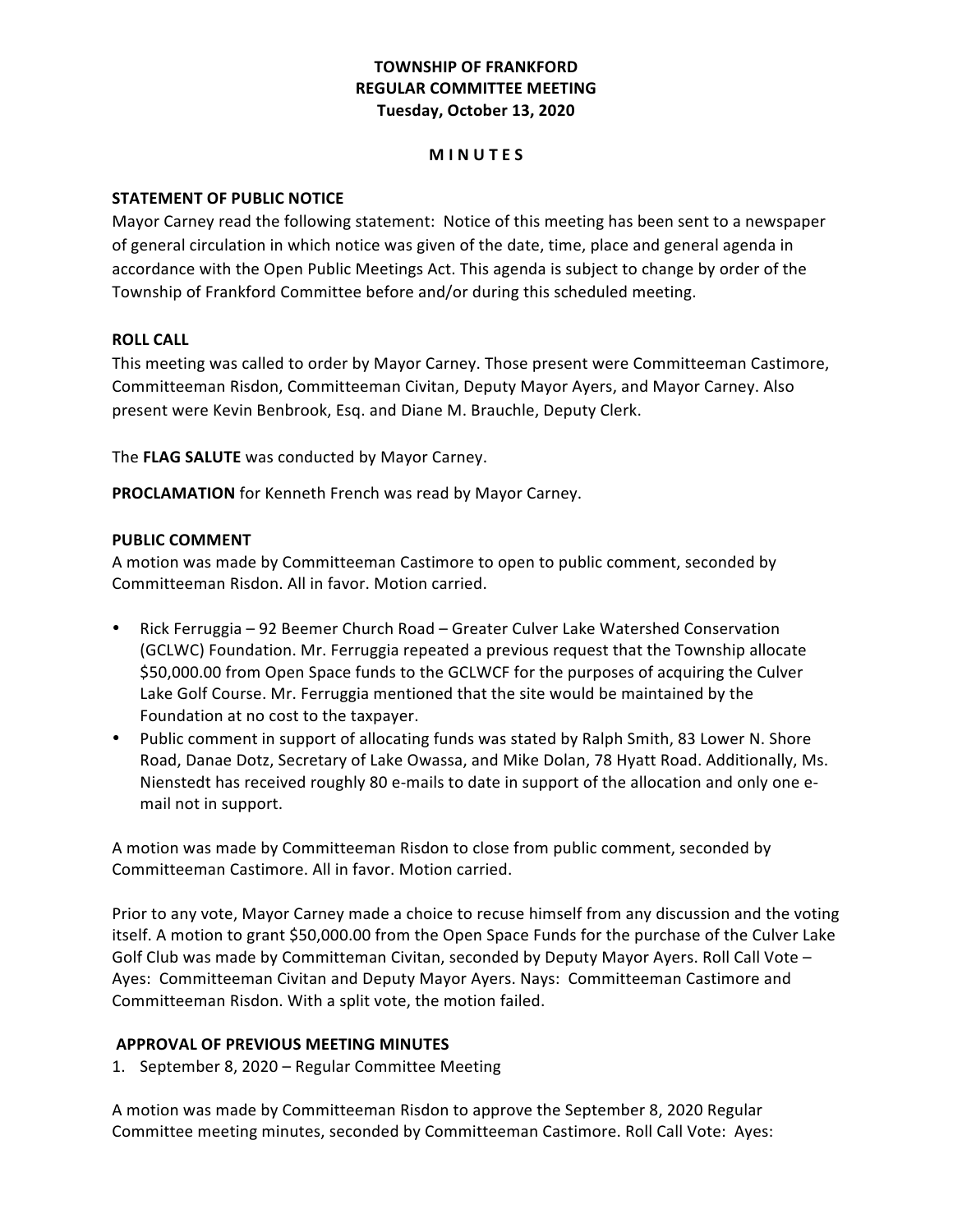Committeeman Risdon, Committeeman Castimore, Committeeman Civitan, Deputy Mayor Ayers, and Mayor Carney. With all ayes and no nays, motion carried.

## **CONSENT AGENDA**

- 1. Resolution 2020-060 Resolution Authorizing Redemption In Installments
- 2. Resolution 2020-066 Authorizing the Execution of Lease Agreement With the Department of Environmental Protection Division of Parks and Forestry
- 3. Resolution 2020-067 Disabled Veteran Tax Exemption
- 4. Resolution 2020-068 Refunding Tax Sale Certificate
- 5. Resolution 2020-069 Disabled Veteran Tax Exemption
- 6. Approval of Final Paperwork HPA 118-341 (Generator)
- 7. Award of Contract Robert H. Hoover & Sons, Inc. (Dump Truck)
- 8. Approval of Best Practices Checklist
- 9. Event Application Patriot Rally 2020 Skyland's Stadium

A motion was made by Mayor Carney to approve the Consent Agenda, seconded by Committeeman Civitan. Roll Call Vote: Ayes: Deputy Mayor Ayers, Mayor Carney, Committeeman Civitan, Committeeman Castimore, and Committeeman Risdon. With all ayes and no nays, motion carried.

## **APPOINTMENT TO BOARD OF HEALTH COMMITTEE**

A motion was made by Committeeman Ayers to approve the appointment of Danae Dotz to the Board of Health Committee, seconded by Committeeman Risdon. Roll Call Vote. Ayes: Committeeman Civitan, Deputy Mayor Ayers, Mayor Carney, Committeeman Castimore, and Committeeman Risdon. With all ayes and no nays, motion carried.

## **APPROVAL OF APPRAISAL QUOTE**

 Attorney Benbrook requested the matter of Frankford v. Glaser be tabled.

## **CORRESPONDENCE**

- **Cliff Storms** Mayor Carney read Cliff Storms' resignation letter. Mr. Storms will retire effective December 1, 2020.
- **Kathleen and Brian Brady** Mr. & Mrs. Brady are interested in purchasing Block 24/Lot 3 9 Wykertown Road. Mark Yetter commented that the lot that is being referenced is roughly 7 acres. Attorney Benbrook said this may be a conforming lot and if so an auction will be in order. The Township Committee will do research on this property and respond to the Bradys.

## **UNFINISHED BUSINESS**

- $14<sup>th</sup>$  Street Update Harold Pellow, Township Engineer, provided Attorney Benbrook with a map and metes and bounds descriptions. Attorney Benbrook then provided them to the property owner, who, in return, indicated they will not allow an easement. Attorney Benbrook will coordinate with Bill Haggerty, Esq. to resolve this issue.
- Hill Lane Mr. Pellow presented his findings with relation to the vacation of a portion of Hill Lane. In conjunction with this, Attorney Benbrook will be preparing Vacation Ordinance for  $1<sup>st</sup>$  Reading at November's meeting, being certain to include a non-specific 15 ft. drainage easement.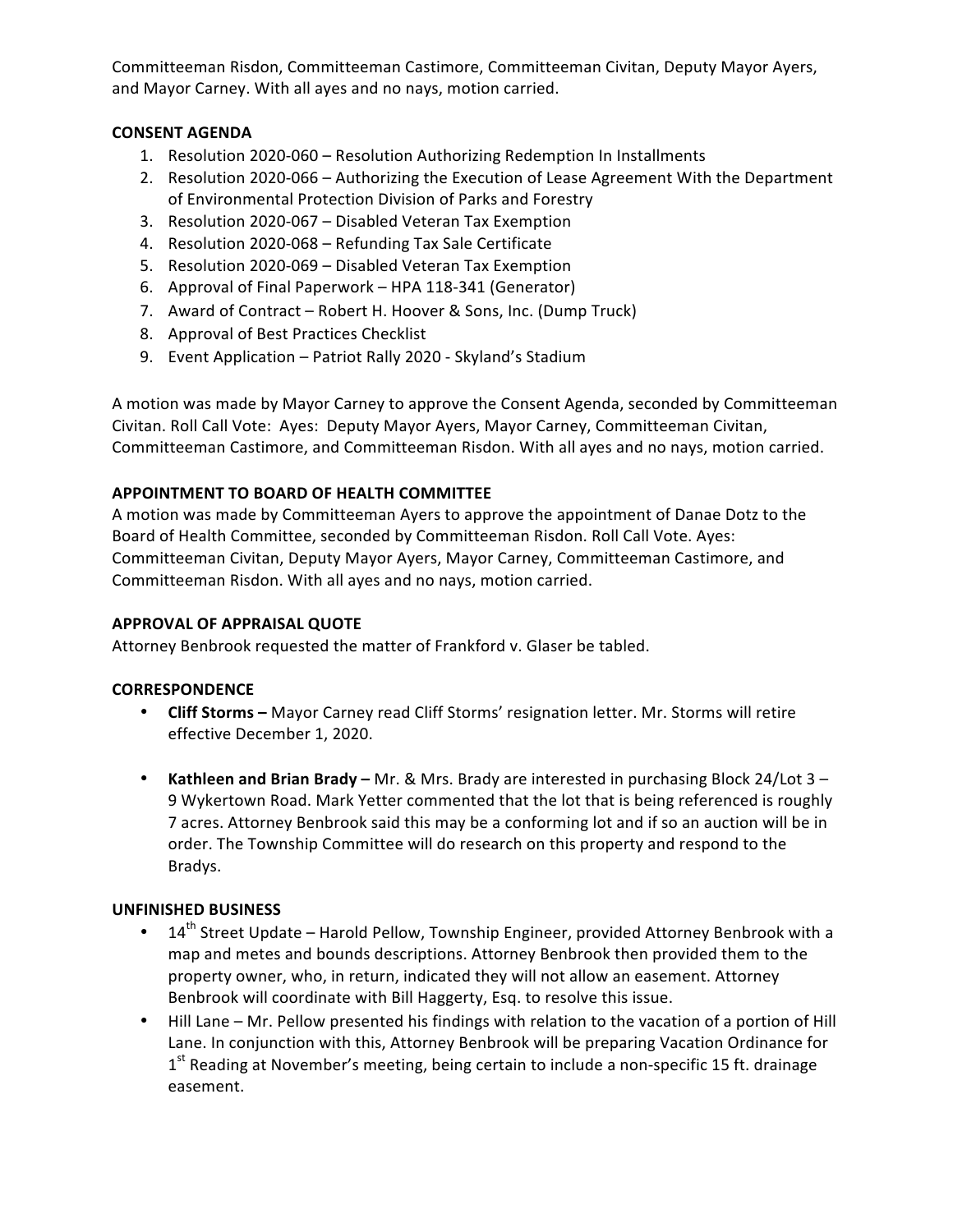#### **NEW BUSINESS**

#### **1. Open Space**

A motion was made by Committeman Castimore to accept a new consultancy proposal from Bob Canace for his work with the Open Space Committee starting 2021, seconded by Committeeman Civitan. Roll Call Vote - Ayes: Committeeman Castimore, Committeeman Risdon, Committeeman Civitan, Deputy Mayor Ayers, and Mayor Carney. With all ayes and no nays, motion carried.

### **2. Deputy Construction Official**

A motion was made Committeeman Castimore, to appointment Robert Huber as Deputy Construction Official, effective November 1, 2020 seconded by Committeeman Ayers. Roll Call Vote - Ayes: Committeeman Risdon, Committeeman Civitan, Deputy Mayor Ayers, Mayor Carney, and Committeeman Castimore. With all ayes and no nays, motion carried.

### 3. **Juneteenth** –

Mayor Carney described that Juneteenth (June  $19^{th}$ ) is recognized as a date marking the abolition of slavery. On a NJ State level, employees are receiving this as an additional holiday, however it is not a State requirement that this holiday be given to employees. Mayor Carney recommended we offer it in exchange for a holiday of choice to employees who wish to take it. Attorney Benbrook stated that he will craft language for the Personnel Policy regarding a floating holiday and circulate it to the Committee for review.

### **PUBLIC COMMENT**

A motion was made by Committeeman Castimore to open to public comment, seconded by Committeman Civitan. All in favor. Motion carried.

• Jodi Fernandez – 175 Plains Road – Expressed her support for the Culver Lake project. Ms. Fernandez also addressed the need for a self-serve food pantry in Frankford Township. Mrs. Ridge employees. The food can be donated toward Frankford residents in need. Brauchle stated on November 13<sup>th</sup>, the Township is hosting a "Stuff the Rig" event with Blue

A motion was made by Committeman Ayers to close public comment, seconded by Committeeman Civitan. All in favor. Motion carried.

#### **DEPARTMENT REPORTS**

- 1. Animal Control Officer Report September 2020
- 2. DPW Report September 2020
- 3. Tax Collector's Report September 2020
- 4. Zoning Report September 2020
- 5. Treasurer's Report September 2020

A motion was made by Committeeman Ayers to close public comment, seconded by Committeeman Civitan. All in favor. Motion carried.

#### **TOWNSHIP CLERK REPORT**

• According to ABCode, the Township's security system provider, the current camera system is at end-of-life as is evidenced by cameras no longer functioning. Ms. Nienstedt was able to obtain a quote from ABCode for upgrade of the camera system.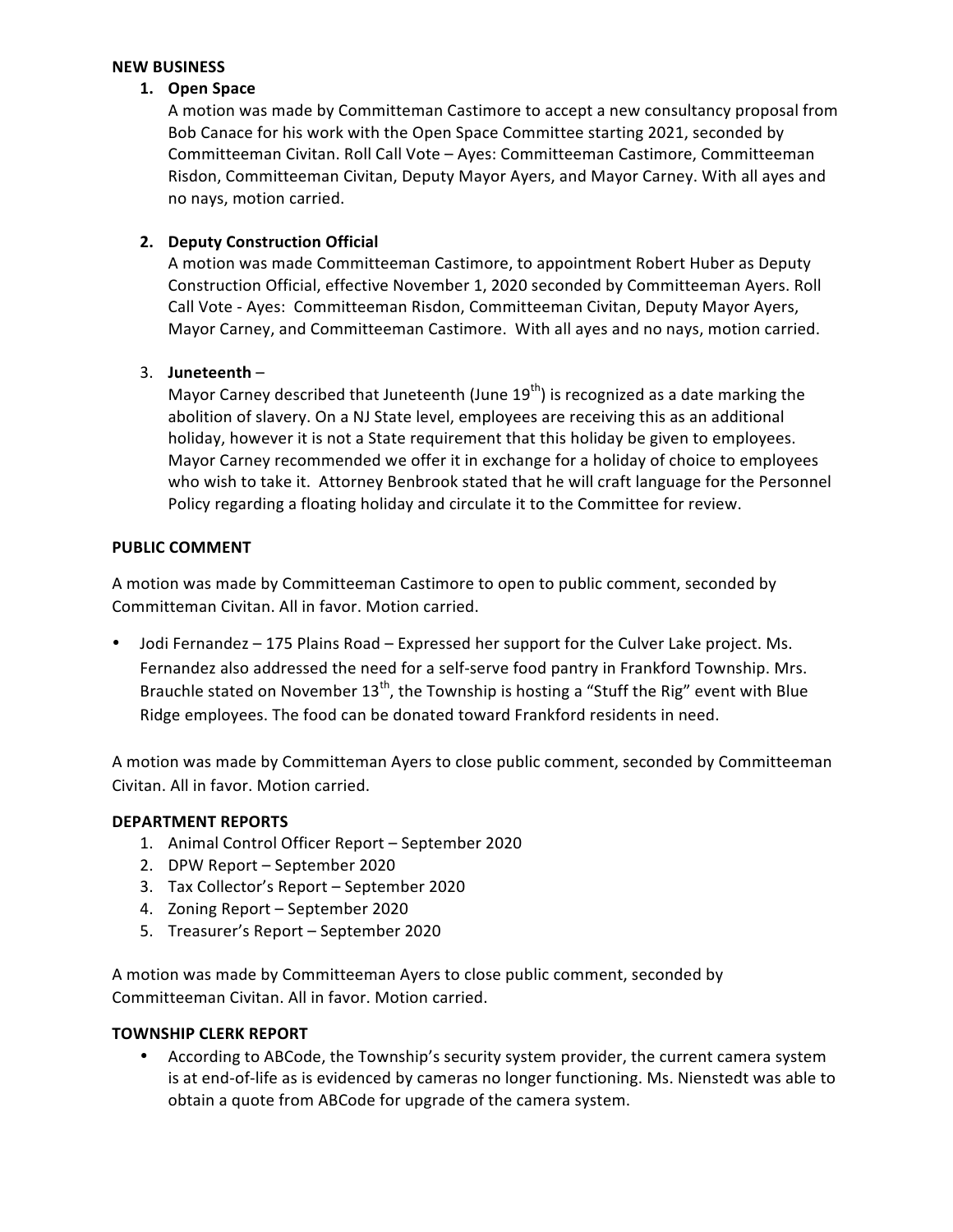A motion was made by Mayor Carney to approve the purchase of updated security cameras from ABCode Security, seconded by Committeeman Ayers. Roll Coll Vote - Ayes: Committeeman Risdon, Committeeman Civitan, Deputy Mayor Ayers, Mayor Carney, and Committeeman Castimore. With all ayes and no nays, motion carried.

- Rabies Clinic Mike Dolan, Board of Health Chair, suggested that the new firehouse would be a better location than the firehouse on Pelletown Road for hosting this year's Rabies Clinic. Mike Fox from the Frankford Volunteer Fire Department stated reasons he felt that that use of the new firehouse for the Rabies Clinic is not a viable option.
- Trunk-or-Treat The Trunk-or-Treat event is being held under the auspices of the Clean Communities program on October 30, 2020 at Fairgrounds. The County Sheriff's department is going to be providing assistance. The response from residents of Frankford and Branchville has been tremendous.

## **TOWNSHIP ATTORNEY REPORT**

- 11 & 13 Lakepoint Avenue Right of Way (Kenneth Jacobsen) Attorney Benbrook is working with Bill Haggerty to resolve.
- • The Dell House is on the foreclosure list.
- Fire District Formation Attorney Benbrook stated that he sent the Committee the Statute explaining is the formation of a fire district must be initiated via a request by 5% of the registered voters of Frankford. He will provide the Committee with examples from other municipalities prior to the November 10, 2020 meeting.
- Branchville Reservoir Attorney Benbrook agrees with Deputy Mayor Ayers' suggestion of having himself and Committeeman Castimore attend the Branchville Town Council meeting in December. Attorney Benbrook will reach out to Branchville Attorney, Mr. Valenti, to find out if Branchville will allow Deputy Mayor Ayers and Committeeman Castimore to meeting with the Council in their Executive Session in December.

## **TOWNSHIP COMMITTEE MEMBER REPORTS**

## **Mayor Carney**

The Mayor reported that the Frankford Department Fire Department will work with Fire Inspector Bernie Kotchkowski to share their 2016 Ford with Township employees for the purpose of inspections and other miscellaneous activities. Mike Fox requested a written agreement from the Township prior to commencing. Attorney Benbrook will draft a hold harmless agreement to facilitate the request.

A motion was made by Committeeman Civitan to accept the agreement with Frankford Fire Department for usage of their vehicle by our Fire Inspector, seconded by Deputy Mayor Ayers. All in favor. Motion carried.

 Mike Fox requested Attorney Benbrook draft an ordinance to enable the Fire Department to increase their Smoke Detector Inspection fees by \$25. Attorney Benbrook stated that he will draft the ordinance for first reading at the November meeting.

Frankford Fire Department submitted an estimate for high band radios to Mayor Carney. The cost is roughly \$29,000.00. The Township would have to wait until the 2021 Budget to attempt to make funds available, which is approximately the April timeframe. Ms. Nienstedt previously apprised the Committee that the next grant will be opening at the end of the year with the funds being made available in 1Q'21. She will apply for said grant.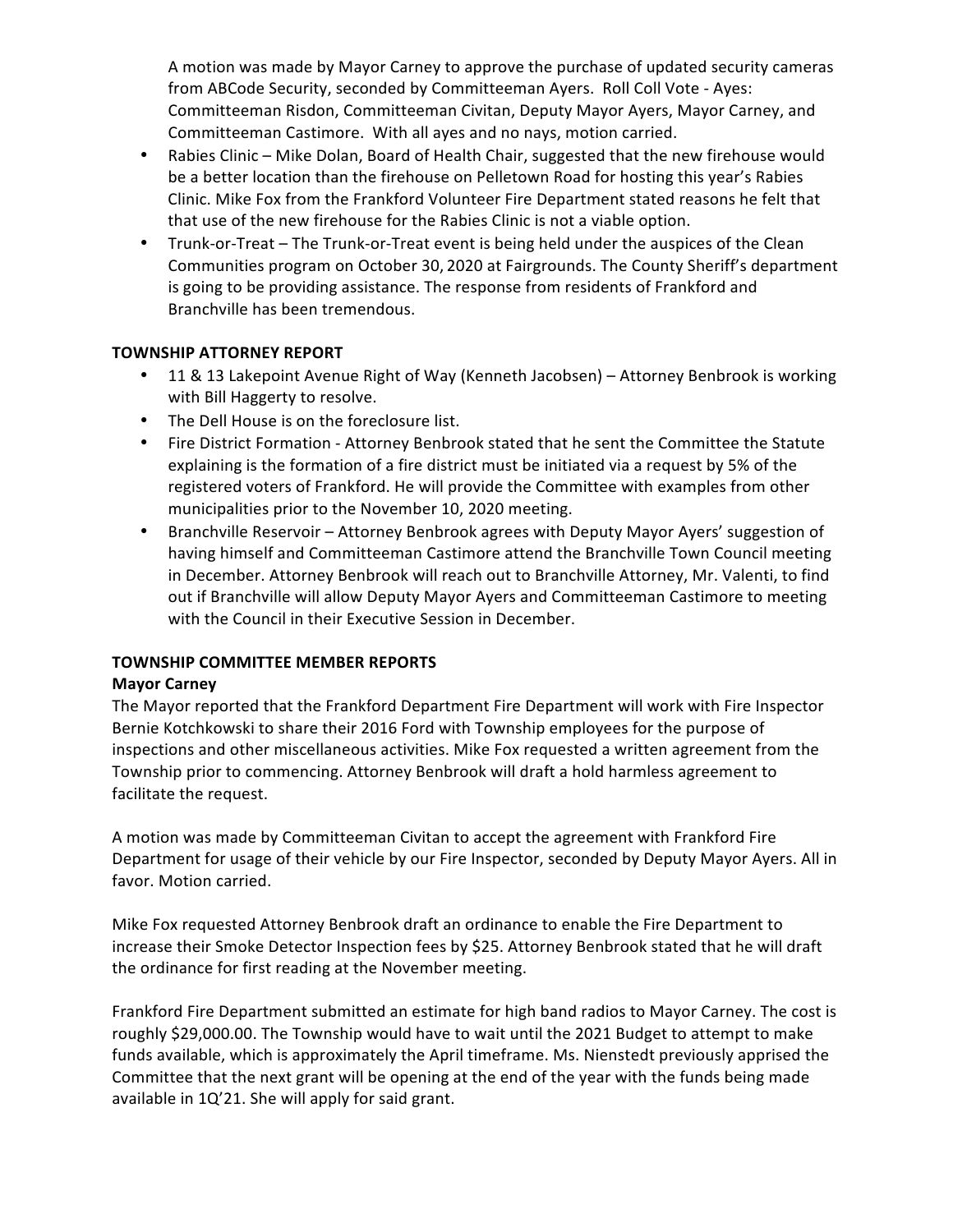A phone solicitation scam has been occurring in Frankford, where residents are being requested to make donations to the Frankford Fire Department. The Fire Department has informed residents that they do not call residents or go door-to-door to solicit funds.

 Mayor Carney is highly encouraging residents to attend Frankford school board meetings. There have been discrepancies between the plan that they presented for managing COVID at the school and what is actually taking place.

The Parks Commission has paid \$2,000.00 to amend the water permit.

### **Deputy Mayor Ayers**

Deputy Mayor Ayers questioned where Ann Bell obtained her information regarding campgrounds. Committeeman Risdon commented that he has brought all issues before the Land Use Board for review.

## **SKYLANDS STADIUM EVENT LICENSE**

A motion was made by Committeman Risdon to waive the Event License Application Fee for Skylands Stadium Patriot Rally, seconded by Committeeman Civitan. All in favor. Motion carried.

### **BILLS LIST APPROVAL**

A motion was made by Committeman Risdon to approve the bills list, seconded by Committeeman Castimore. Roll Call Vote - Ayes: Mayor Carney, Committeeman Castimore, Committeeman Risdon, Committeeman Civitan, and Deputy Mayor Ayers.

### **ADJOURNMENT**

A motion was made by Committeeman Risdon to adjourn meeting, seconded by Committeeman Civitan. All in favor. Motion carried.

**ATTEST:**

 **Lori Nienstedt, Administrator**

**\_\_\_\_\_\_\_\_\_\_\_\_\_\_\_\_\_\_\_\_\_\_\_\_\_\_\_\_\_\_**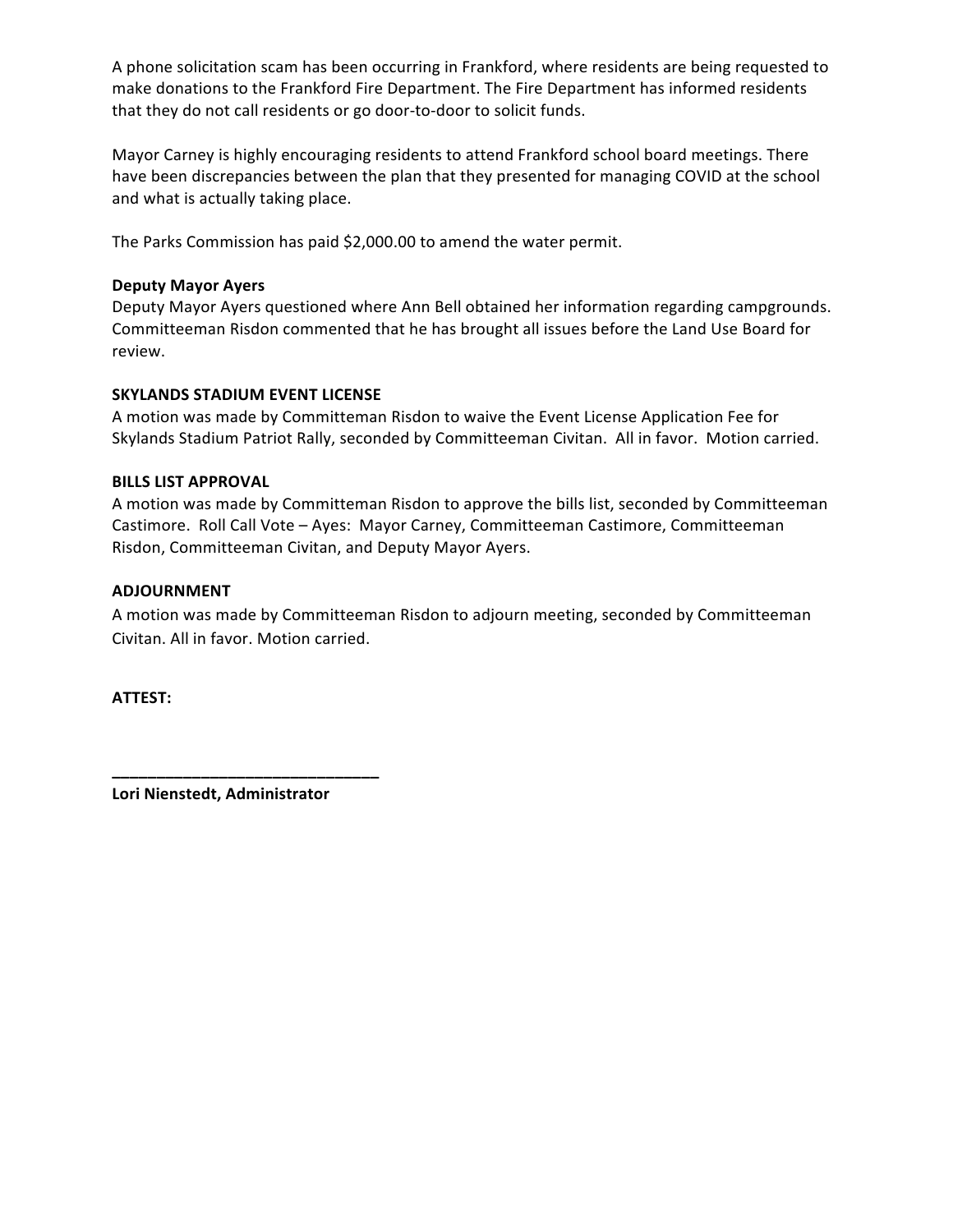#### **RESOLUTION 2020-060**

# **REDEMPTION IN INSTALLMENTS RESOLUTION AUTHORIZING**

 **WHEREAS,** the Township of Frankford holds Certificate of Sale #96-09 and the amount required to redeem totals \$203,537.00 (two hundred three thousand, five hundred thirty – seven and 00/100 dollars) including interest to October 13, 2020, on property owned by Scandia Spa Center for the Performing Arts located at 40 Martin Lane, Frankford Township, New Jersey (Block 58, Lot 2); and

WHEREAS, the owner has requested installment payments to redeem said property; and

WHEREAS, N.J.S.A. 54:5-65 et seq. authorizes such installment payments,

**NOW, THEREFORE, BE IT RESOLVED,** by the Mayor and Township Committee of the Township of Frankford, County of Sussex, State of New Jersey, that the Tax Collector is hereby authorized and directed to accept installment payments in redemption of said arrearages and accrued interest in accordance with the following schedule:

(A) Thirty – six (36) equal monthly installments sufficient to pay the balance in full by September 13, 2023, said amount being \$7,358.35 (seven thousand, three hundred fifty – eight and 35/100 dollars) monthly commencing on October 13, 2020, with each subsequent installment due the first of the month, commencing November 1, 2020 and continuing through September, 2023, with an adjustment on the last payment, if necessary, for interest due to date of actual receipt of payments in accordance with the attached Amortization Schedule;

BE IT FURTHER RESOLVED, that in addition to the installment payments being promptly paid on the first of each month, for thirty - six (36) months, all current years taxes, subsequent taxes, assessments of other municipal liens imposed, shall be promptly paid when due;

BE IT FURTHER RESOLVED, that if installment payments are regularly and promptly made in accordance with the attached schedule, the Township shall suspend or forebear in initiating any action to cut off or foreclose the right of redemption, and will agree not to assign, transfer or otherwise alienate the tax title lien it holds;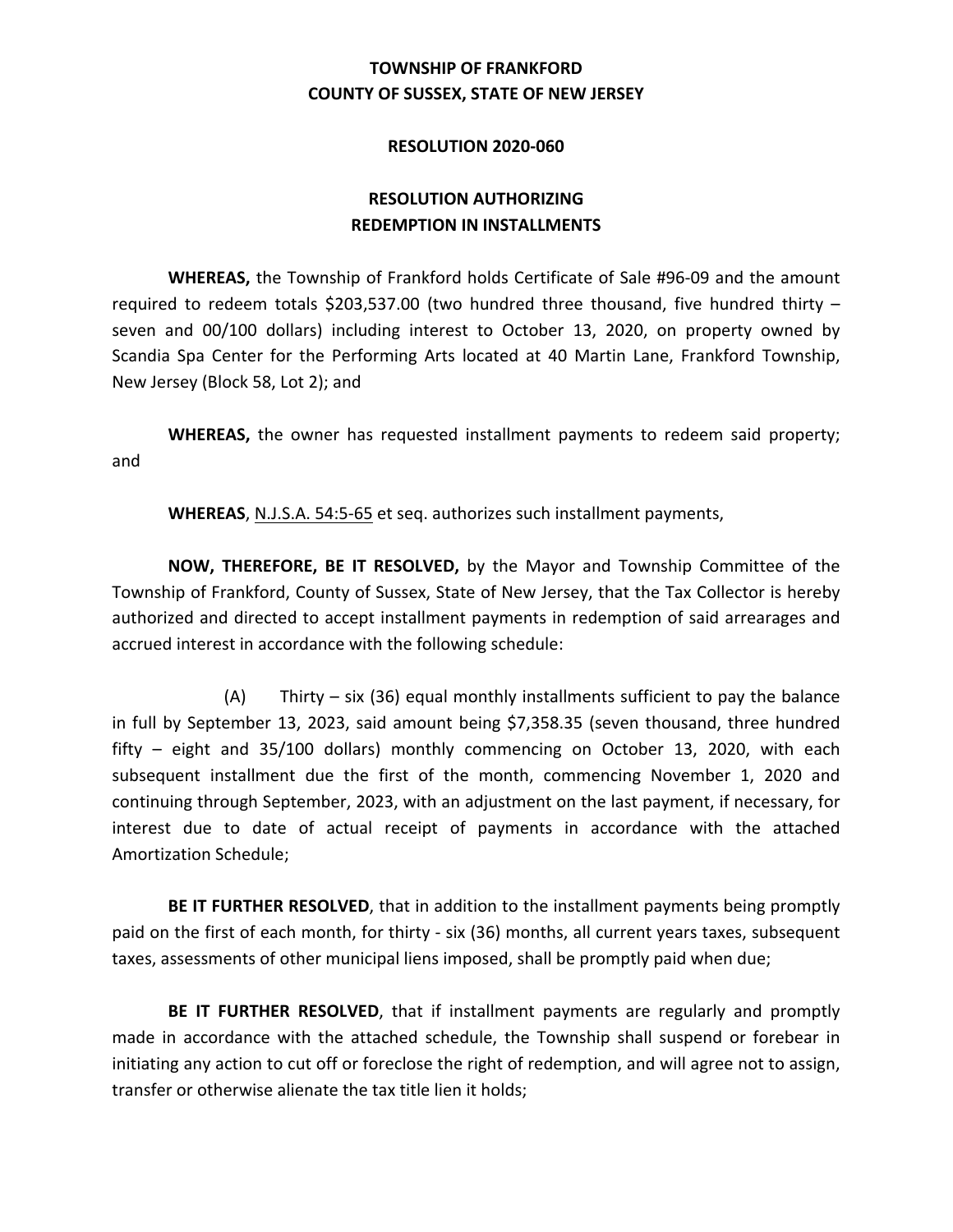BE IT FURTHER RESOLVED, that if any installment remains unpaid after fifteen (15) days of its due date, then the Township may proceed to foreclose the tax sale lien, or sell, assign, transfer or alienate it, and shall proceed only for the unpaid balance after proper credit of such installment payments as were made; and

BE IT FURTHER RESOLVED, that a certified copy of this Resolution, along with the attached installment schedule, shall be forwarded to the Tax Collector and the property owner.

# **CERTIFICATION**

 I, Lori Nienstedt, Administrator and Acting Municipal Clerk for the Township of Frankford, County of Sussex, do hereby certify that the foregoing is a true and exact copy of the Resolution adopted by the Frankford Township Committee on October 13, 2020.

 Lori Nienstedt, Administrator, Acting Municipal Clerk

\_\_\_\_\_\_\_\_\_\_\_\_\_\_\_\_\_\_\_\_\_\_\_\_\_\_\_\_\_\_\_\_\_\_\_\_\_\_\_\_\_\_\_\_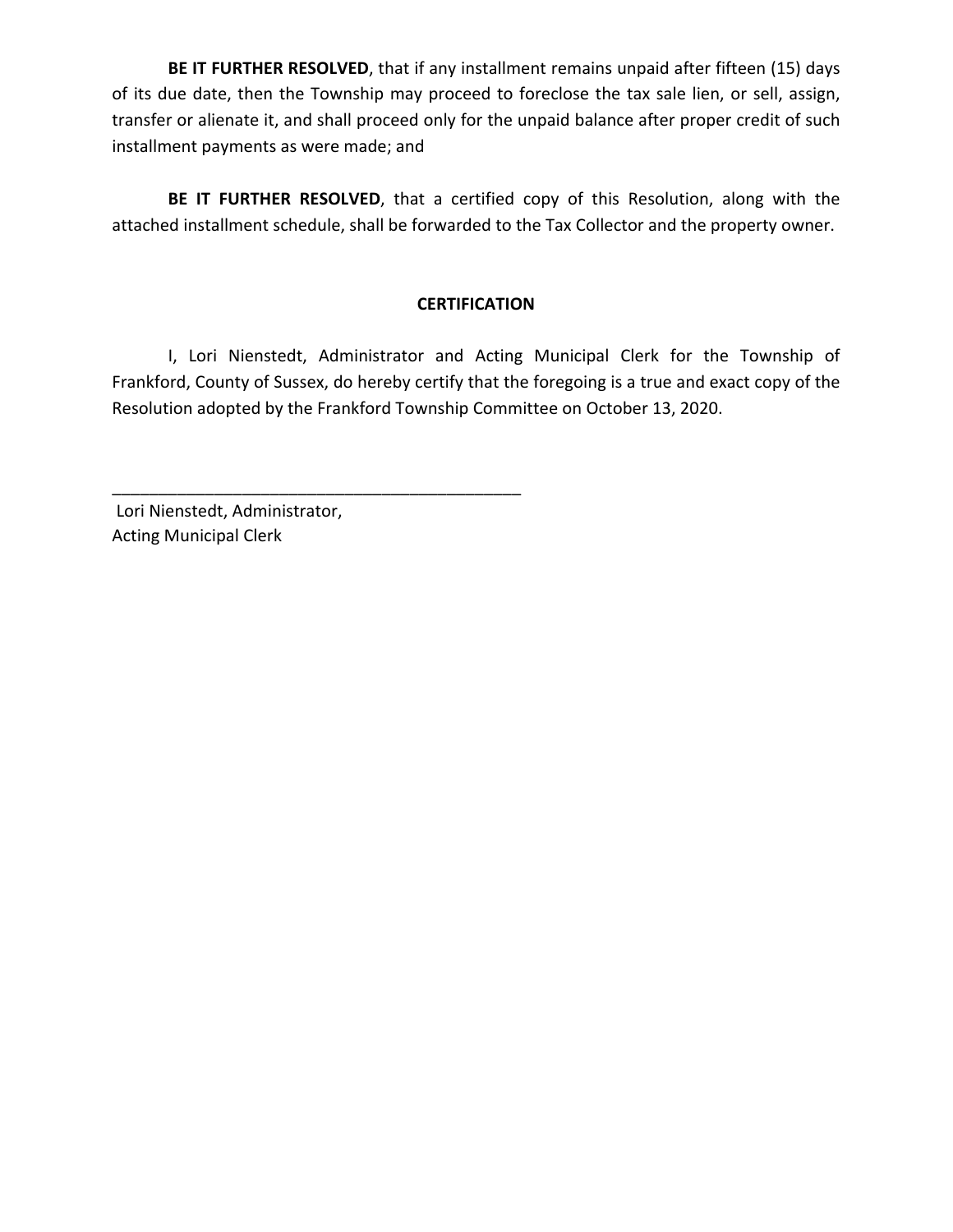# **SUSSEX COUNTY, NEW JERSEY TOWNSHIP OF FRANKFORD**

#### **RESOLUTION NO. 2020-066**

# **RESOLUTION AUTHORIZING THE EXECUTION OF LEASE AGREEMENT WITH THE DEPARTMENT OF ENVIRONMENTAL PROTECTION DIVISION OF PARKS AND FORESTRY**

BE IT RESOLVED, by the Frankford Township Committee, in the County of Sussex, State of Jersey, that the Mayor and Acting Clerk be and hereby are authorized to execute the Lease Agreement with the State of New Jersey Department of Environmental Protection Division of Parks and Forestry, a true copy of said Lease being attached hereto as Exhibit A; and

BE IT FURTHER RESOLVED, that the rent payment in the amount of \$20.00 be paid to the Treasurer of the State of New Jersey; and

BE IT FURTHER RESOLVED, that three (3) originally executed Leases, the rent payment, and all other required documents be mailed to:

> George A. Chidley, Department of Environmental Protection Natural & Historic Resources Office of Leases & Concessions Mail Code 501-04C Trenton, New Jersey 08625-0420 PO Box 420

## **CERTIFICATION**

 I, Lori Nienstedt, Administrator and Acting Municipal Clerk for the Township of Frankford, County of Sussex, do hereby certify that the foregoing is a true and exact copy of the Resolution revised by the Frankford Township Committee on October 13, 2020.

\_\_\_\_\_\_\_\_\_\_\_\_\_\_\_\_\_\_\_\_\_\_\_\_\_\_\_\_\_\_\_\_\_

 Lori Nienstedt, Administrator, Acting Municipal Clerk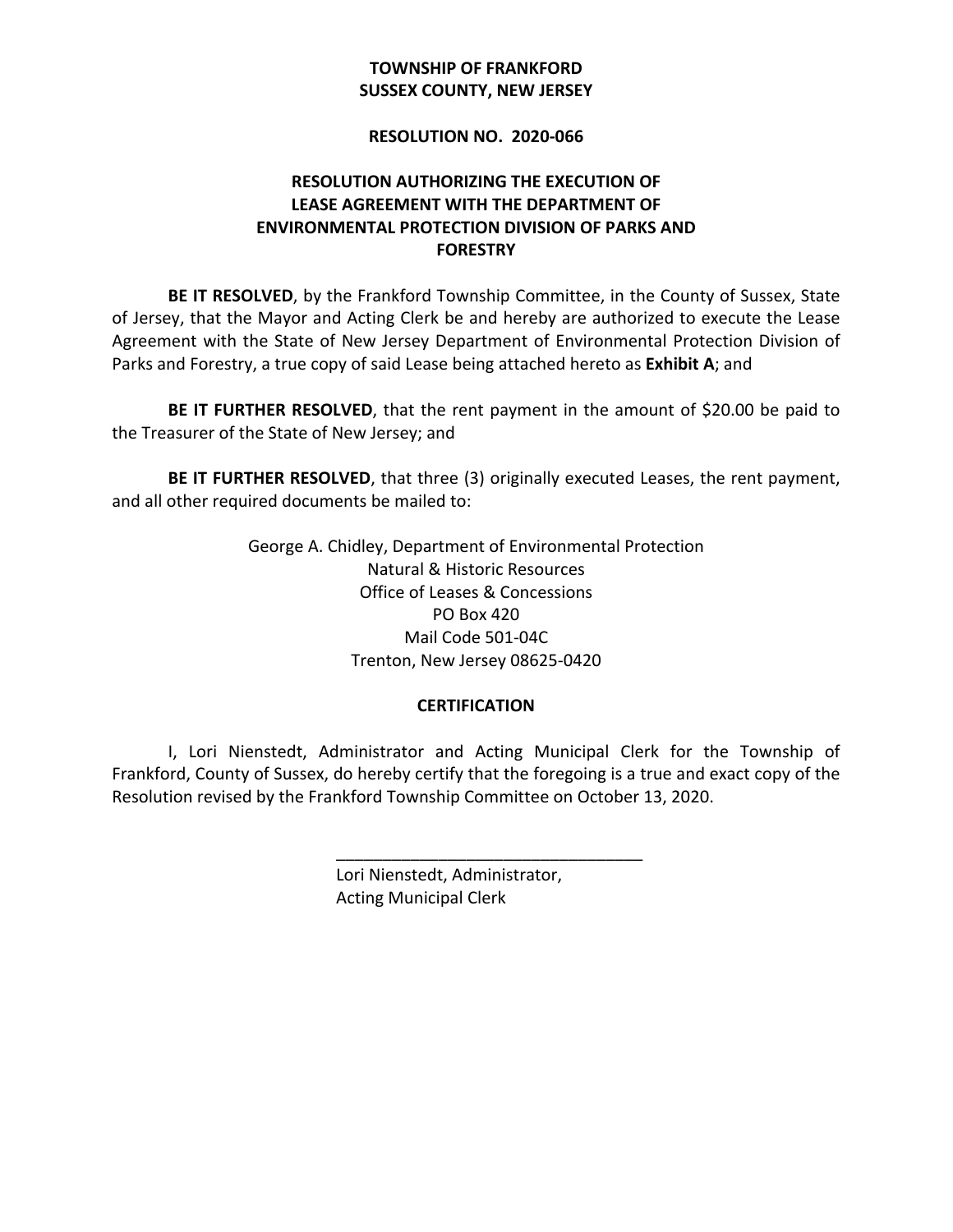### **RESOLUTION 2020-067**

# **CANCELLING 2020 PROPERTY TAXES ON BLOCK 35.02, LOT 14 GRANTED A DISABLED VETERAN TAX EXEMPTION**

 **WHEREAS**, Gary Webber, the deceased spouse of Jacqueline Webber who is the owner of block 35.02, lot 14 located at 36 Davis Road, was evaluated by the US Department of Veterans Affairs effective 18 October 2013 to be permanently and totally disabled because of injuries suffered during wartime service. This determination was communicated in a letter dated 18 October 2013 from the US Department of Veterans Affairs; and

WHEREAS, according to NJSA 54:4-3.30 et seq when a veteran or a surviving spouse of a veteran or serviceperson is determined to have suffered a permanent disability being total, paraplegia, or blindness caused by their wartime service, that the applicant be granted a property tax exemption on their dwelling house and the lot where the house is erected, if they so occupy this property and it is considered their legal residence; and

WHEREAS, Jacqueline Webber, widow of Gary Webber, submitted a Claim for Property Tax Exemption to the Frankford Township Tax Assessor on 04 August 2020 after purchasing the aforementioned property on 31 July 2020; and

 **WHEREAS**, the Frankford Township Tax Assessor approved this Claim for Property Tax Exemption as of 04 August 2020. This resulted in a 2020 tax overpayment of \$1,015.92:

**NOW, THEREFORE BE IT RESOLVED** on this 13<sup>th</sup> day of October 2020 by the Mayor and the Township Committee of the Township of Frankford that the Chief Financial Officer be authorized to draw a check payable to Jacqueline Webber, the assessed owner of the property, in the amount of \$1,015.92 to refund the 2020 property tax overpayment.

BE IT FURTHER RESOLVED that the fourth quarter 2020 property tax amount of \$1,684.07 be cancelled.

## **CERTIFICATION**

I hereby certify the foregoing to be a true and correct copy of a resolution duly adopted by the Governing Body of the Township of Frankford, In the County of Sussex, New Jersey, at a meeting held on October 13, 2020.

 Lori Nienstedt, Administrator Acting Municipal Clerk

\_\_\_\_\_\_\_\_\_\_\_\_\_\_\_\_\_\_\_\_\_\_\_\_\_\_\_\_\_\_\_\_\_\_\_\_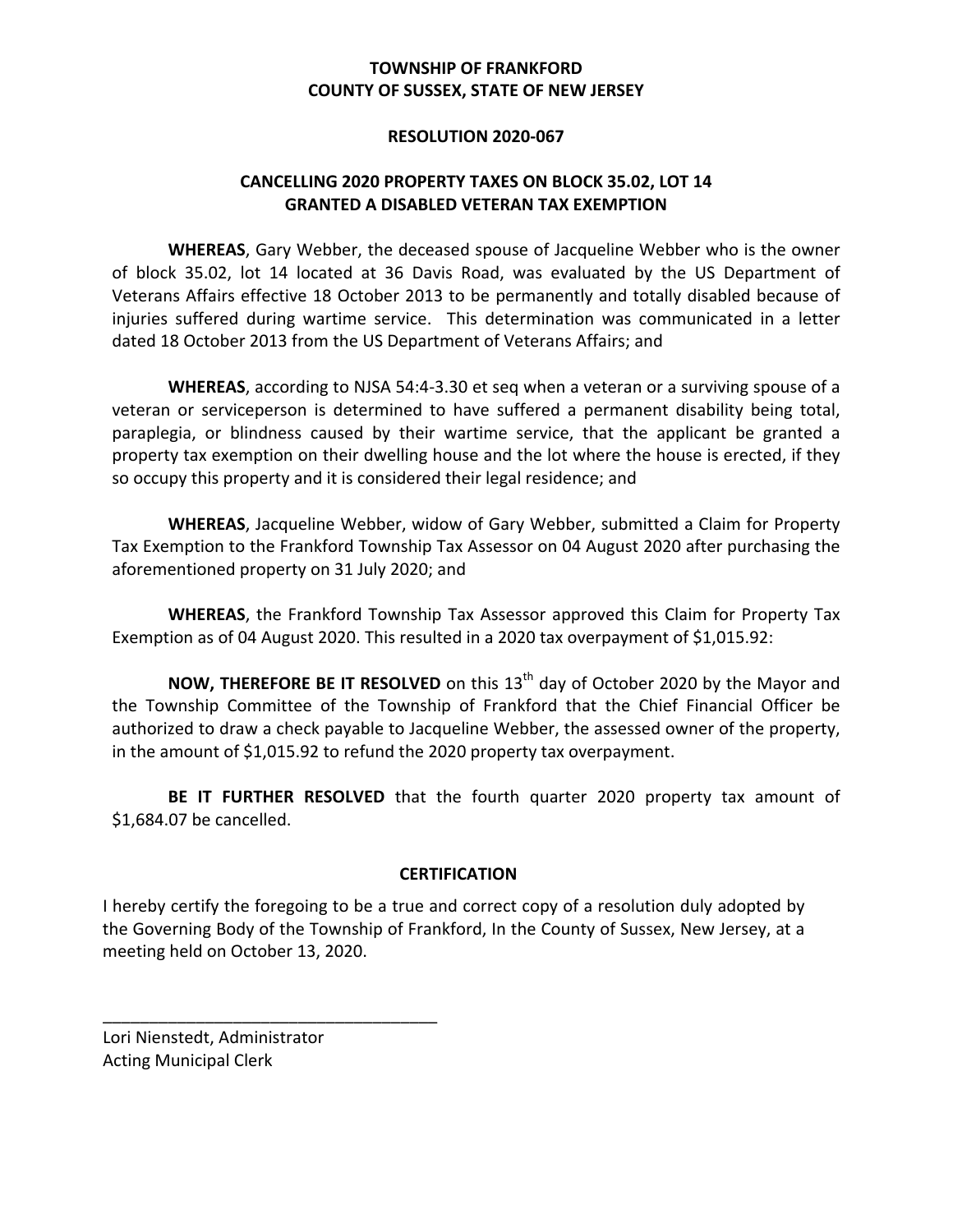### **RESOLUTION 2020-068**

# **REFUNDING TAX SALE CERTIFICATE 2017-003 WHICH WAS REDEEMED**

 **WHEREAS**, the property owned by FoxCoFive, LLC, known as block 11 lot 8 located at 134 US Highway 206 had unpaid 2016 property taxes and was sold at a Tax Sale held on 02 February 2017 by the Frankford Township Tax Collector; and

 **WHEREAS**, TWR as Cust for EBury Fund 1 NJ, LLC of PO Box 37695 in Baltimore, MD 21297 was the successful bidder of the above stated property. The amount of the Tax Sale consisted of unpaid 2016 property taxes, interest, and other costs, and totaled \$7,750.82 and is represented by Tax Sale Certificate 2017-003; and

 **WHEREAS**, on 24 January 2019, EBury Fund 1 NJ, LLC assigned Tax Sale Certificate 2017- 003 to Millennium Trust Company, LLC as Custodian and Securities Intermediary for TLOA of NJ, LLC and Its Secured Creditor; and

 **WHEREAS**, FoxCoFive, LLC, the supposed owner of the property, paid \$59,904.45 on 29 September 2020 to the Frankford Township Tax Collector to satisfy the outstanding Tax Sale Certificate 2017-003 and attorney fees:

**NOW, THEREFORE BE IT RESOLVED** by the Mayor and Township Committee of the Township of Frankford on this  $13^{\text{th}}$  day of October 2020 that the Chief Financial Officer be authorized to draw a check payable to Millennium Trust Company, LLC as Custodian and Securities Intermediary for TLOA of NJ, LLC and Its Secured Creditor in the amount of \$66,904.45 which includes the redemption of Tax Sale Certificate 2017-003 of \$58,494.45, attorney fees of \$1,410.00, and the return of a tax sale premium of \$7,000.00.

BE IT FURTHER RESOLVED that the Tax Collector return the executed satisfied Tax Sale Certificate to FoxCoFive, LLC at 11 Cypress Lane located in Hamburg, NJ 07419-1249.

## **CERTIFICATION**

I hereby certify the foregoing to be a true and correct copy of a resolution duly adopted by the Governing Body of the Township of Frankford, In the County of Sussex, New Jersey, at a meeting held on October 13, 2020.

 Lori Nienstedt, Administrator Acting Municipal Clerk

\_\_\_\_\_\_\_\_\_\_\_\_\_\_\_\_\_\_\_\_\_\_\_\_\_\_\_\_\_\_\_\_\_\_\_\_